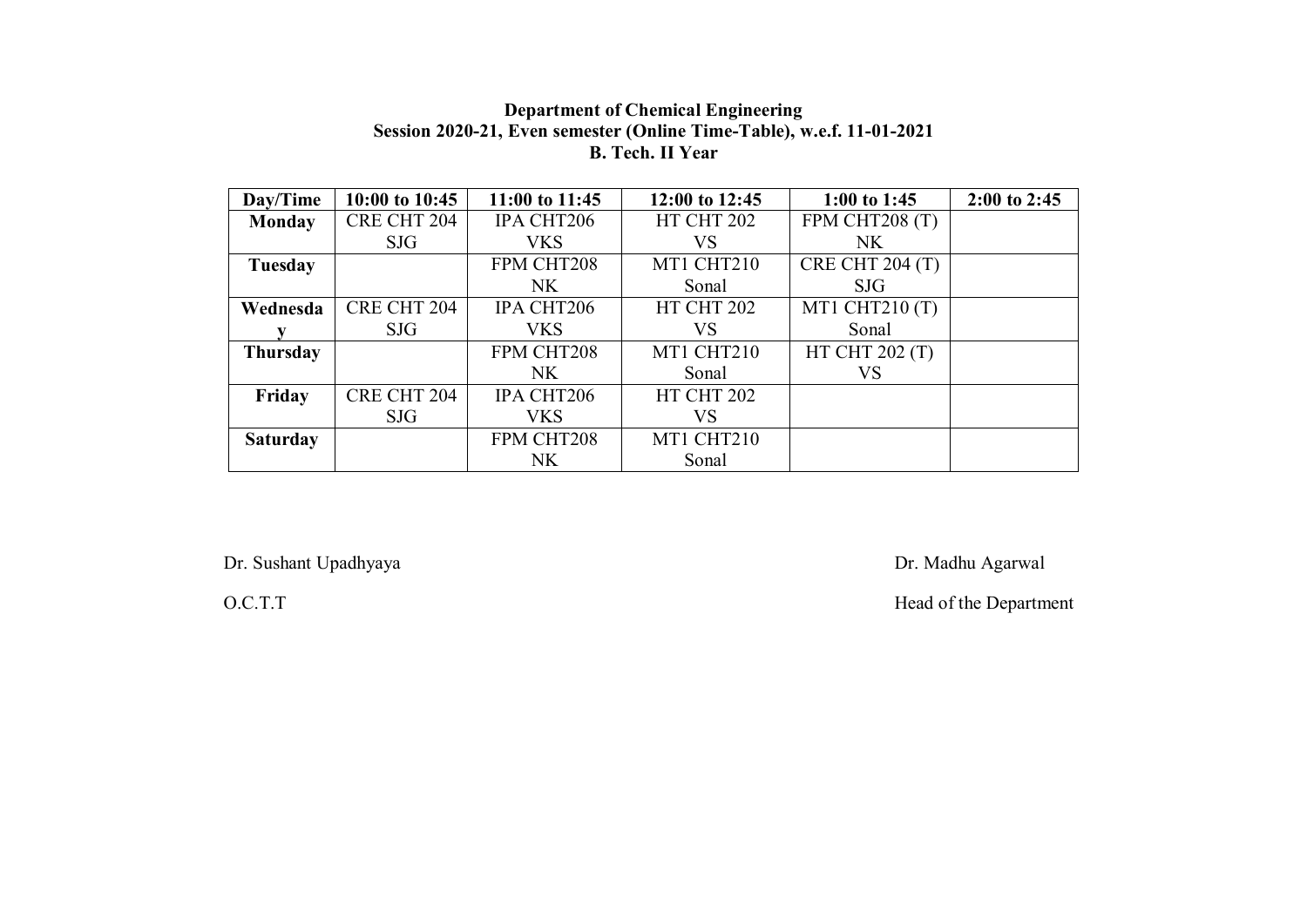## Department of Chemical Engineering Session 2020-21, Even semester (Online Time-Table), w.e.f. 11-01-2021 B. Tech. III Year

| Day/Time        | $9:00$ to $9:45$ | 10:00 to 10:45 | 11:00 to 11:45 | 12:00 to 12:45 | 1:00 to 1:45 | $2:00$ to 2:45 |
|-----------------|------------------|----------------|----------------|----------------|--------------|----------------|
| Monday          | PEPD CHT302      | PR CHT304      | MMChE CHT306   | TP CHT312      |              |                |
|                 | RGB              | <b>SOM</b>     | SU             | <b>KS</b>      |              |                |
|                 |                  |                |                |                |              |                |
| Tuesday         | PR CHT304        | PEPD CHT302    | CT CHT310      | PDC CHT308     |              | TP CHT312 (T)  |
|                 | <b>SOM</b>       | RGB            | <b>SKJ</b>     | SG             |              | KS.            |
| Wednesday       | CT CHT310        | PR CHT304      | MMChE CHT306   | TP CHT312      |              | PDC CHT308 (T) |
|                 | <b>SKJ</b>       | <b>SOM</b>     | SU             | <b>KS</b>      |              | SG             |
|                 |                  |                |                |                |              |                |
| <b>Thursday</b> | <b>MMChE</b>     | PEPD CHT302    | CT CHT310      | PDC CHT308     |              |                |
|                 | <b>CHT306</b>    | RGB            | <b>SKJ</b>     | SG             |              |                |
|                 | <b>SU</b>        |                |                |                |              |                |
| Friday          | PDC CHT308       | PR CHT304      | MMChE CHT306   | TP CHT312      |              |                |
|                 | SG               | <b>SOM</b>     | SU             | <b>KS</b>      |              |                |
|                 |                  |                |                |                |              |                |
| <b>Saturday</b> | TP CHT312        | PEPD CHT302    | CT CHT310      | PDC CHT308     |              |                |
|                 | <b>KS</b>        | RGB            | <b>SKJ</b>     | SG             |              |                |

Dr. Sushant Upadhyaya Dr. Madhu Agarwal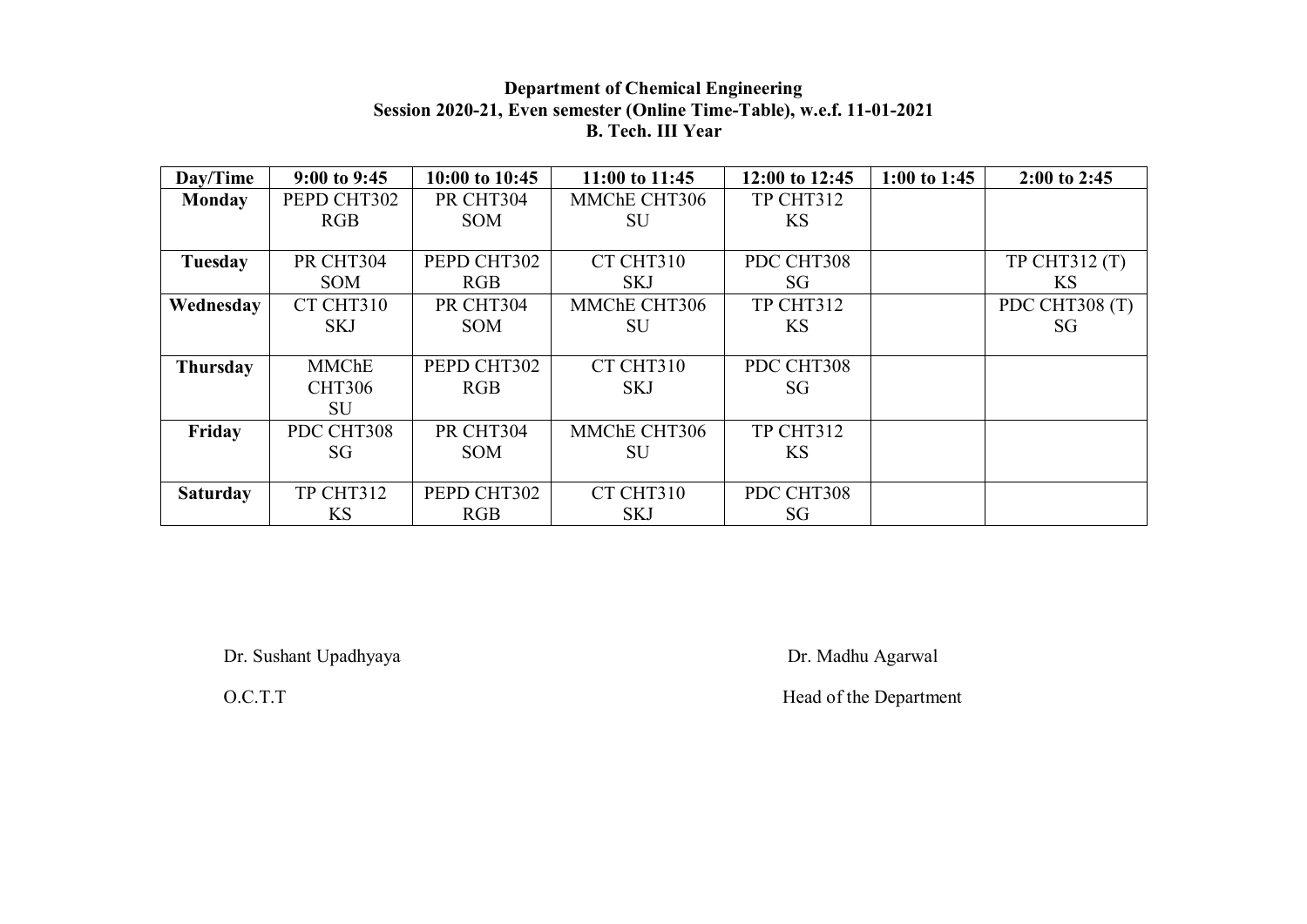## Department of Chemical Engineering Session 2020-21, Even semester (Online Time-Table), w.e.f. 11-01-2021 M. Tech. II Semester

| Day/Time        | 10:00 to 10:45    | 11:00 to 11:45 | 12:00 to 12:45       |  |
|-----------------|-------------------|----------------|----------------------|--|
| <b>Monday</b>   | PRE CHT613        | CTP CHT 612    | CMChE CHT 607        |  |
|                 | V.Subb.           | DD             | <b>MV</b>            |  |
| Tuesday         | <b>BPE CHT615</b> | OCP CHT610     | PCS CHT 609          |  |
|                 | <b>UKA</b>        | <b>RKD</b>     | <b>RKV</b>           |  |
| Wednesday       | PRE CHT613        | CTP CHT 612    | <b>CMChE CHT 607</b> |  |
|                 | V.Subb.           | DD.            | <b>MV</b>            |  |
| <b>Thursday</b> | <b>BPE CHT615</b> | OCP CHT610     | PCS CHT 609          |  |
|                 | <b>UKA</b>        | <b>RKD</b>     | <b>RKV</b>           |  |
| Friday          | PRE CHT613        | CTP CHT 612    | CMChE CHT 607        |  |
|                 | V.Subb.           | DD.            | MV                   |  |
| <b>Saturday</b> | <b>BPE CHT615</b> | OCP CHT610     | PCS CHT 609          |  |
|                 | <b>UKA</b>        | <b>RKD</b>     | <b>RKV</b>           |  |

Dr. Sushant Upadhyaya Dr. Madhu Agarwal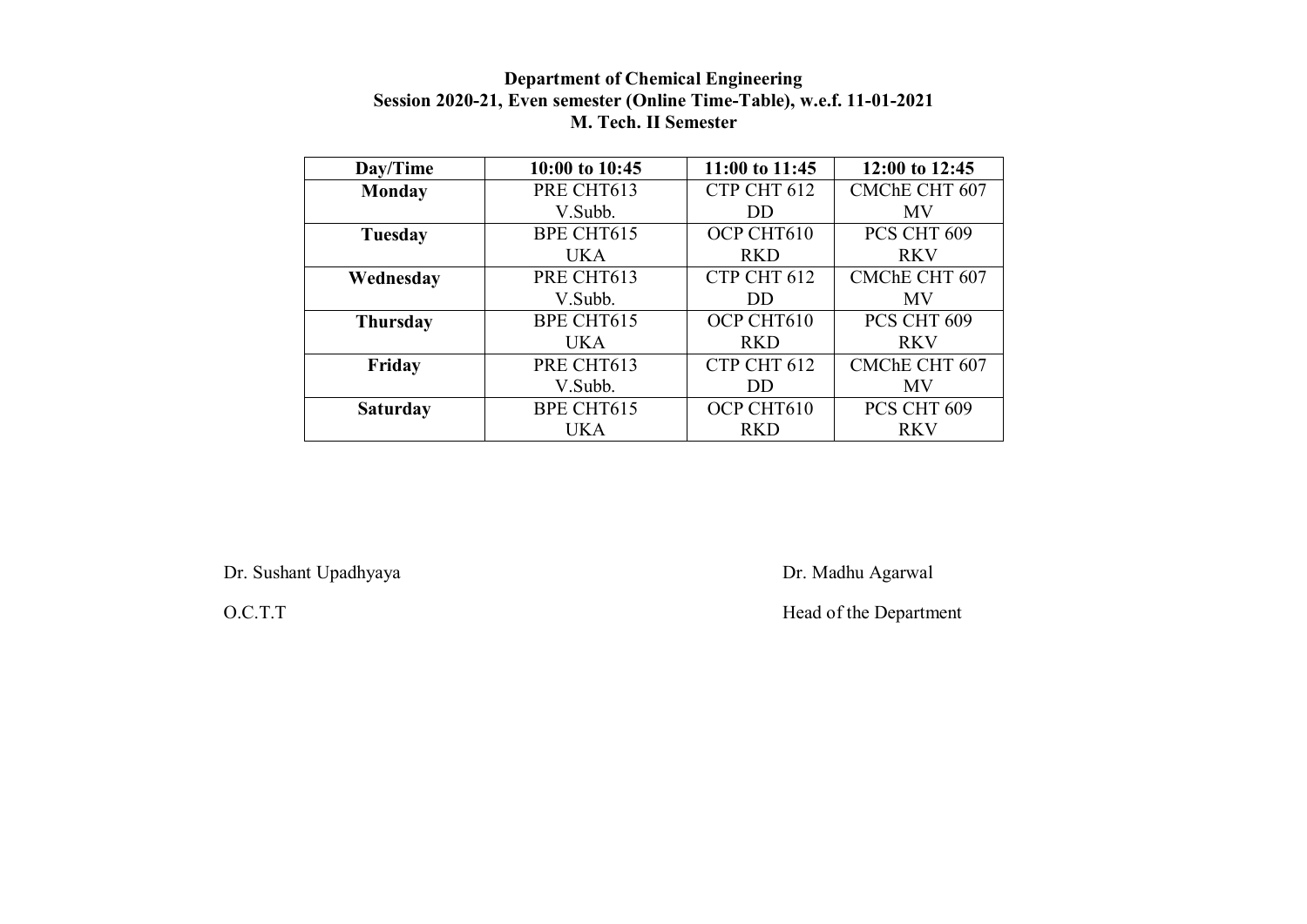### Department of Chemical Engineering

## Session 2020-21, Even semester (Offline Time-Table), w.e.f. 21-01-2021 VIII Semester + Pending Labs of VI Semester for VIII Semester Students

| Day/Time        | 9:00 to 9:45           | 10:00 to 10:45       | 11:00 to 11:45             | $12:00-$ | $1:00-$ | $2:00-3:00$                          | $3:00-4:00$                           | $4:00 - 5:00$ |
|-----------------|------------------------|----------------------|----------------------------|----------|---------|--------------------------------------|---------------------------------------|---------------|
|                 |                        |                      |                            | 1:00     | 1:45    |                                      |                                       |               |
| <b>Monday</b>   | <b>AEII PMGTEI CHT</b> | AE I ASP CHT 404 SPC | AE II CP CHT 416 MA        |          |         |                                      | PEPD Lab CHP318 SKJ CH2 SNR+AS        |               |
|                 | 418 MOM                | VLTC-L004            | VLTC-L004                  |          |         |                                      |                                       |               |
|                 | VLTC-L004              |                      |                            |          |         |                                      | PDC Lab 316 SG CH1 BS+AY              |               |
|                 | <b>AEII ASChE CHT</b>  | AE I PPD CHT 410 VG  | AE II APC CHT 412          |          |         |                                      |                                       |               |
|                 | 414 HMG                | <b>VLTC-L101</b>     | <b>HMG</b>                 |          |         |                                      | Petroleum Lab CHP 314 UKA CH4 US+RG   |               |
|                 | VLTC-L101              |                      | VLTC-L101                  |          |         |                                      |                                       |               |
| Tuesday         |                        | AE I PPM CHT 406 AG  | <b>AEII PMGTEI CHT 418</b> |          |         | PEPD Lab CHP318 SPC CH1 AY+AS        |                                       |               |
|                 |                        | VLTC-L004            | <b>MOM</b>                 |          |         |                                      |                                       |               |
|                 |                        |                      | VLTC-L004                  |          |         |                                      |                                       |               |
|                 |                        | AE I PSH CHT 408 VG  | AEII ASChE CHT 414         |          |         |                                      | PDC Lab 316 MOM CH2 SNR               |               |
|                 |                        | VLTC-L101            | <b>HMG</b>                 |          |         |                                      |                                       |               |
|                 |                        |                      | VLTC-L101                  |          |         |                                      | Petroleum Lab CHP 314 SOM CH3 RCS+US  |               |
| Wednesday       | AE I PPM CHT 406       | AE I ASP CHT 404 SPC | AE II CP CHT 416 MA        |          |         |                                      | PEPD Lab CHP318 RGB CH3 US+AS         |               |
|                 | AG                     | VLTC-L004            | VLTC-L004                  |          |         |                                      |                                       |               |
|                 | VLTC-L004              |                      |                            |          |         |                                      | PDC Lab 316 LS CH6 AY+BS              |               |
|                 |                        |                      |                            |          |         |                                      |                                       |               |
|                 | AE I PSH CHT 408       | AE I PPD CHT 410 VG  | AE II APC CHT 412          |          |         |                                      |                                       |               |
|                 | VG                     | <b>VLTC-L101</b>     | <b>HMG</b>                 |          |         | Petroleum Lab CHP 314 SOM CH1 RG+RCS |                                       |               |
|                 | VLTC-L101              |                      | VLTC-L101                  |          |         |                                      |                                       |               |
| Thursday        |                        | AE I PPM CHT 406 AG  | <b>AEII PMGTEI CHT 418</b> |          |         |                                      | PEPD Lab CHP318 VS CH4 AS             |               |
|                 |                        | VLTC-L004            | <b>MOM</b>                 |          |         |                                      |                                       |               |
|                 |                        |                      | VLTC-L004                  |          |         |                                      | PDC Lab 316 LS CH5 BS+AY              |               |
|                 |                        | AE I PSH CHT 408 VG  | <b>AEII ASChE CHT 414</b>  |          |         |                                      |                                       |               |
|                 |                        | VLTC-L101            | <b>HMG</b>                 |          |         |                                      | Petroleum Lab CHP 314 RGB CH2 RCS+US  |               |
|                 |                        |                      | VLTC-L101                  |          |         |                                      |                                       |               |
| Friday          |                        | AE I ASP CHT 404 SPC | AE II CP CHT 416 MA        |          |         |                                      | PEPD Lab CHP318 SJG CH5 AS            |               |
|                 |                        | VLTC-L004            | VLTC-L004                  |          |         |                                      |                                       |               |
|                 |                        |                      |                            |          |         |                                      | PDC Lab 316 RKD CH3 BS+SNR            |               |
|                 |                        | AE I PPD CHT 410 VG  | AE II APC CHT 412          |          |         |                                      |                                       |               |
|                 |                        | <b>VLTC-L101</b>     | <b>HMG</b>                 |          |         |                                      | Petroleum Lab CHP 314 PP CH6 US+SNR   |               |
|                 |                        |                      | VLTC-L101                  |          |         |                                      |                                       |               |
| <b>Saturday</b> |                        |                      |                            |          |         |                                      | PEPD Lab CHP318 SJG CH6 BS+AS         |               |
|                 |                        |                      |                            |          |         |                                      | PDC Lab 316 Sonal & V.Subb CH4 SNR+AY |               |
|                 |                        |                      |                            |          |         |                                      | Petroleum Lab CHP 314 NK CH5 RCS+RG   |               |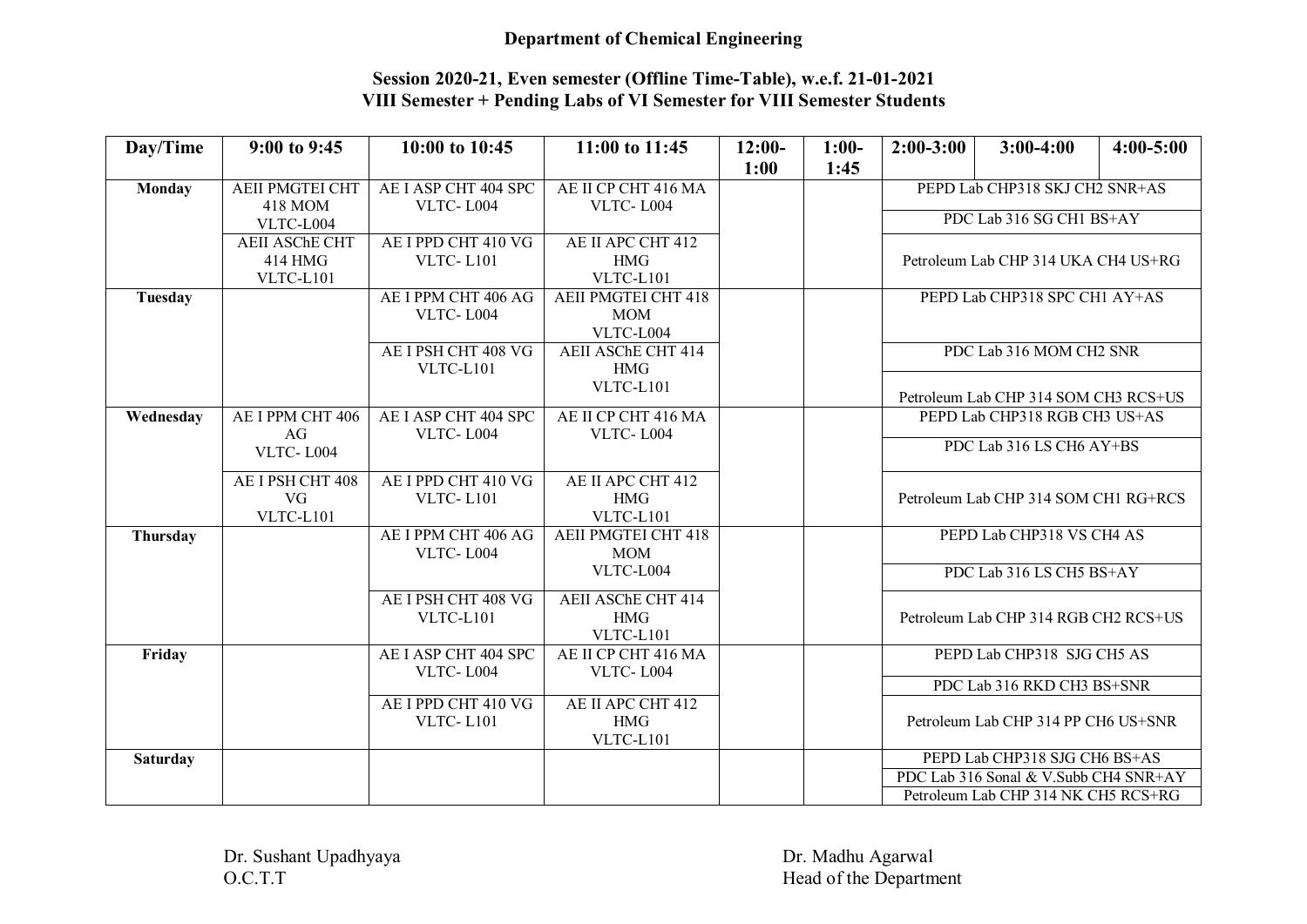# Department of Chemical Engineering

### Session 2020-21, Even semester (Offline Time-Table), w.e.f. 01-03-2021 M. Tech. II Semester

| Day/Time        | 10:00 to 10:55 | 11:00 to 11:55 | 12:00 to 12:55       | $1:00-1:55$ | $2 - 2:55$  |
|-----------------|----------------|----------------|----------------------|-------------|-------------|
| Monday          | PRE CHT613     | CTP CHT 612    | <b>CMChE CHT 607</b> |             | OCP CHT610  |
|                 | V.Subb.        | <b>DD</b>      | <b>MV</b>            |             | <b>RKD</b>  |
|                 | LT11           | LT11           | LT11                 |             | LT11        |
| <b>Tuesday</b>  | BPE CHT615     | OCP CHT610     | PCS CHT 609          |             |             |
|                 | <b>UKA</b>     | <b>RKD</b>     | <b>RKV</b>           |             |             |
|                 | LT11           | LT11           | LT11                 |             |             |
| Wednesday       | PRE CHT613     | CTP CHT 612    | <b>CMChE CHT 607</b> |             | PCS CHT 609 |
|                 | V.Subb.        | DD.            | <b>MV</b>            |             | <b>RKV</b>  |
|                 | LT11           | LT11           | LT11                 |             | LT11        |
| <b>Thursday</b> | BPE CHT615     | OCP CHT610     | PCS CHT 609          |             |             |
|                 | <b>UKA</b>     | <b>RKD</b>     | <b>RKV</b>           |             |             |
|                 | LT11           | LT11           | LT11                 |             |             |
| Friday          | PRE CHT613     | CTP CHT 612    | CMChE CHT 607        |             | BPE CHT615  |
|                 | V.Subb.        | <b>DD</b>      | <b>MV</b>            |             | <b>UKA</b>  |
|                 | LT11           | LT11           | LT11                 |             | LT11        |

Dr. Sushant Upadhyaya Dr. Madhu Agarwal